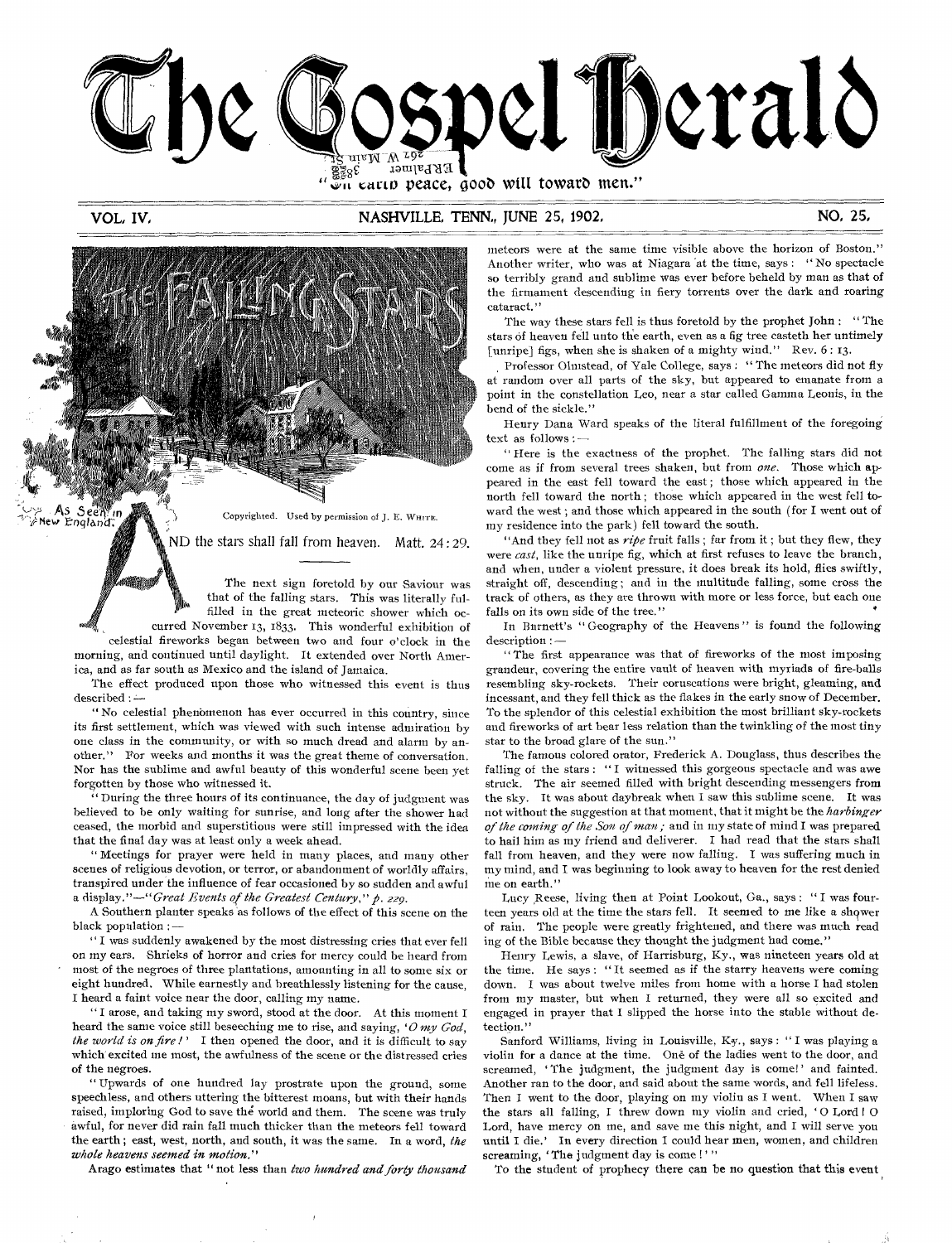forms another link in the chain of, prophecy already fulfilled. It is another milestone to tell us where we are in the rapidly passing events of this world's history.

# **'IF**  THE GRACE OF MEEKNESS,

#### BY GEO. I. BUTLER.

THE grace of meekness is set before us in<br>Holy Writ as a very precious acquirement.<br>It comes to us as one of the fruits of the blessed HE grace of meekness is set before us in Holy Writ as a very precious acquirement. Spirit of God. It is of heavenly birth, and not the growth of an earthly plant. It is a member of a very precious family. " The fruit of the Spirit is love, joy, peace, longsuffering, gentle" meek will he guide in judgment;" and the " meek will he teach his way." " The meek shall inherit the earth, and shall delight themselves in the abundance of peace."

When God arises to make the final allotment of all mankind, he will " save *all the meek* of the earth." "He will beautify the meek with salvation." Christ, who calls all the weary and heavy laden to come unto him, declares himself to be " meek and lowly of heart." " A meek and quiet spirit is in the sight of God of great price." We are commanded " to put on meekness and long suffering," to "follow after meekness," and to be gentle, "showing all meekness unto all men."

these passions hold sway in our lives, we are simply the slaves of sin and Satan and the flesh. When one is angry and resentful, he has no patience or self-control. His judgment, is unbalanced, anger rules the mind and heart, and he naturally desires to injure those who offend him. His own peace of mind is destroyed. It is about as difficult to reason with such a one as with an angry beast. His judgment is clouded. He fails to perceive the proper bearing of things. He is liable to commit great wrongs to others, and his reverence and love to God is for the time being destroyed. Sin is sure to be committed by the angry or passionate man, and sorrow to result from harboring such a spirit



ness, goodness, faith, *meekness,* temperance : against such there is no law. And they that are Christ's *have* crucified the flesh with the affections and lusts." Gal. 5 : 22— 24. In short, the family of which this is a member are all of heavenly birth, coming from the same source. The earth can never originate any of this family. Indeed, all of our earthly passions spoken of in this connection as the "works of the flesh," have to be crucified (the result of a very painful struggle and of death) before these fruits of heaven can live in our hearts at all.

To be meek is to be " mild of temper, not easily provoked or irritated ; patient under injuries; not vain or haughty or resentful; forbearing ; submissive."— *Webster.* 

Let us see what the Scriptures say concerning this grace, and the possession of it.

" The meek shall eat and be satisfied ; " the

Surely, in view of all these scriptures, none of us can be complete in God till we can exemplify this most precious grace. It must blossom forth in our lives. We must be mild in our tempers, we must overcome the natural heat and passion so innate in our natures, we must learn to return good for evil, to love our enemies, to bless them that curse us, and do good to them that hate us, pray for them that despitefully use us and persecute us, that we may be children of our heavenly Father, who doeth good to the unthankful and unholy, and sendeth rain on the just and on the unjust.

Meekness is never the result of cowardice. Far from it. It is rather that result of the selfcontrol which the Spirit of God enables us to exercise over all our natural passions, the crucifying of hatred, bitterness, malice, resentment, wrath, and passion of every kind. When

Meekness clears the mind of its fog and clouds, and enables one to look calmly, dispassionately, and charitably upon acts that are unpleasant and a grief to us. In this frame of mind we shall not easily be thrown off our balance.

Behold the wonderful self-control of Christ upon the cross, the result of meekness. " Father, forgive them, for they know not what they do." In the most terrible anguish of heart, his hands and feet lacerated and torn, every nerve thrilling with pain, hanging by those pierced hands and feet between the heavens and the earth those long weary hours, his Father's face seemingly turned away from him as he bore the sins of the world upon his heart, his enemies, full of malice and hatred, gnashing upon him with their teeth, insulting him in every way possible ; yet the Lamb of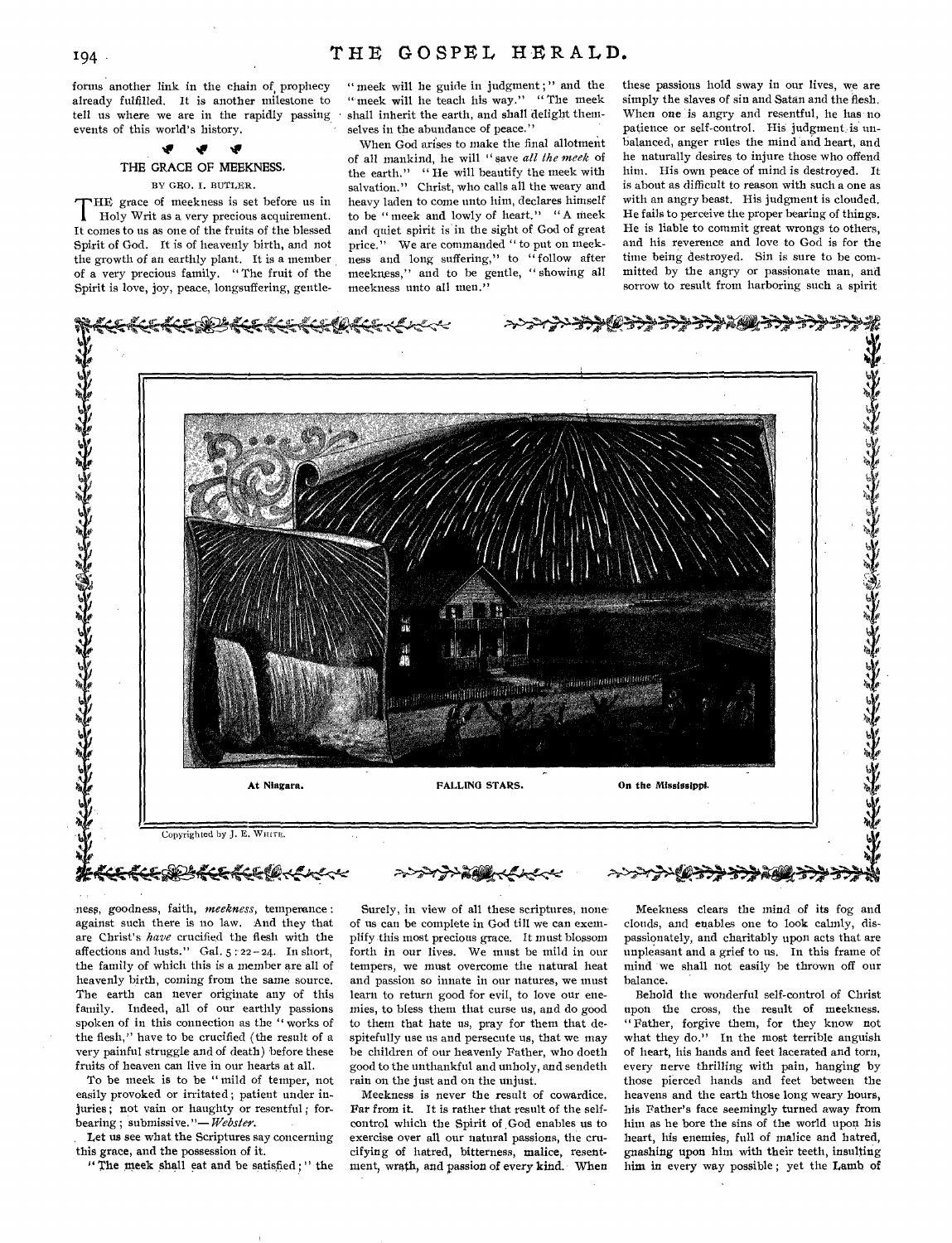God prayed for his persecutors. He looked beyond the present to the time when all who pierced him should wail because of him as they beheld the King in his beauty, coming in the clouds of heaven. His great heart of love looked far beyond the present to the realities of the future, and with pity he beheld those wicked men, moaning and wailing in anguish, seeking for rocks and mountains to hide them from his presence.

Such are the results of the grace of meekness. It enables its possessor to look beyond the little trials and griefs of the present to the future, and take in the real situation. It clears the natural vision of its mists and fogs, the result of selfishness and passion, and enables us to see in our human measure something as God and Christ see. What could be more desirable than the grace of meekness ?

#### CRITICISING THE SERMON,

A ND he has the funniest way with his<br>A hands. I declare I could hardly listen  $\Lambda$  hands. I declare I could hardly listen  $\Box$ to the sermon for watching his gestures," went on Louise Morton, continuing a lively description of the morning's sermon and the speaker.

Old Mr. Foster wore a broad smile of enjoyment, and the other members of the family seemed amused at her recital, but not to the extent that she had anticipated. Only Bertha Foster, presiding over the teacups, looked entirely serious, and Louise felt that somehow she was not pleasing her friend and hostess.

" Did I say anything wrong, Bertha? " she queried, when the two were alone.

" I do not like criticisms upon church services, especially the sermon," replied Bertha, frankly. " You know papa is not a Christian, and I have tried ever since dear mama left us to avoid anything that might give him an argument against religion. He excuses himself by maintaining that church members are no better than outsiders, and I try never to tell anything, even in fun, which would be to their disadvantage or to the pastor's."

" You are very particular, but I believe you are right," said Louise thoughtfully. " We always took the liberty of discussing the sermon, and I got into a way of mimicking, just to make the folks laugh. Herold could imitate the different styles of preachers to the very life," smiling at the remembrance.

Bertha's voice was grave as she asked : " How is Harold developing as a Christian? He made a bright profession, I heard, and used to lead the young people's meeting."

To her surprise, Louise burst into tears.

"O Bertha, he is not doing well at all ! and neither are the girls. None of us liked the last pastor very well. Ma said his tones were so monotonous they made her head ache. Pa said he — well, we all had some foolish fault to find, and we began going to different churches. Then sometimes'we stayed at home to read the Sunday papers, and now it is seldom that any of us go to service at all. Ma and I are sorry as can be about it."

" Perhaps there is hope for improvement yet," suggested Bertha.

" I am afraid not," said Louise, despairingly. " You see, we are all devoted to Harold, and when he wanted us to go to the theater, we thought it would be better than for him to go by himself. Then we had little dances at home, because he became so infatuated with amusements. And now he says, and the girls say so too, that young people's meetings, and all other kinds are insipid, and we can not persuade them to take any interest whatever."

Bertha never gave up hope— not she, who had prayed since she was six years old, "Please, God, make papa a Christian." She encouraged Louise to make her own life right, and trust to a good example and kind exhortations to win her brother and sisters back to simpler, happier, more righteous living.

Not long afterward, Louise heard that old Mr. Foster had at last yielded to the gospel call, and that he and faithful, joyful Bertha were sitting together at all the services of God's house.

" We made our first mistake," Louise reflected sorrowfully, " when we indulged a critical, irreverent spirit."

#### ÷ *+P*

### PERFECT LOVE CASTETH OUT FEAR,

WHAT kind of fear, 0 Lord ? Is **it the fear that overwhelms,**  And in **the night brings to our souls A faintness, horror, and despair?**  That **makes one's** breath come **quick and** fast, Doth **parch our lips** and still our **hearts, And make us wait** with baited breath For **what we thought the night** had brought ?

**Or is't that servile fear,**  That fear that bows our heads in shame, When we, like **Peter, Christ deny,**  Like **Judas with the masses move**  To help to **nail him to the tree,**  Or hold our **peace when noble men**  Are brought **as martyrs** to the **stake,**  While we **believe yet** silent stand,

Or is **it fear of death? That dreaded foe of all** mankind, **Which comes to one and** all **alike, Can not be bribed nor yet gainsaid, But lays on us his icy hand,**  And **with his hollow voice says: " Com**e, It is the time to follow me."

**Or is it, 0 my Lord, The fear of what comes after death,— That awful day when we shall stand**  Before the **great white throne of God,**  And hear **the sentence from** the Judge, And find **our fates sealed** for all time ?

I weep **all fear save that,**  A **filial fear, which makes** us humbly **stand Before our Father God, trembling lest we Should sin or fail of favor in his eyes,—**  A **loving fear in which we can discern**  Our **weakness, yet God's greatness see.**  *—Mrs. G. R. Wright.* 

# 'F %Iv

# AN UNEXPECTED QUESTION,

ONE morning about twenty years ago a<br>outside a barber's shop door to get a "shine." NE morning about twenty years ago a lawyer on the Way to his office stopped

The little bootblack who plied his trade there was no stranger to him, although he knew him only by his street name. This morning the boy was unusually silent. The lawyer missed his bright remarks, and began to rally him a little, when suddenly the boy looked up in his face and said :—

Mr. Bartlett, do you love God ? "

The lawyer was an upright, self-respecting man, but neither a church attendant nor much given to religious thought, and he took the question at first as an attempt at a joke on the part of the boy ; but he soon found that it was meant in all seriousness. No one had ever asked him the question before in quite the same way, and it staggered him.

" Why do you ask me that, Bat?" he said, after a rather awkward pause. " What difference does it make to you?"

" Well, I'll tell you, sir. Me mother and me's

got to get out ; for the place We live in'll be tore down pretty soon, an' a feller like me can't pay much rent. Mother does all she can, but you see there's three of us, an' me grandmother's lame. I dunno what to do. Yesterday I heard two men talkin', an' one of 'em said God would help anybody that loved him if they'd tell him they was in the hole. I thought about it 'most all night, an' this mornin' I made up my mind I'd lay for somebody that knew him well enough to ask him,"

The lawyer was embarrassed. All he could say to the threadbare little bootblack was that he had better ask some one else. He had better keep inquiring, he told him ; for in a city of so many churches he would surely find the sort of person he wanted. He thrust a dollar into the boy's hand and hurried away.

But all that day he found his thoughts reverting to the bootblack and his strange question. " A fine position for an educated man in a Christian country!" he said to himself. " Struck dumb by an ignorant street arab I I could not answer his question. Why not?"

The lawyer was an honest man, and his selfexamination ended in a resolution to find out the reason why. That evening he went, for the first time in many years, to prayer-meeting, and frankly told the whole story, without sparing himself. From that day life had a new meaning for him, and a higher purpose.

A few days later, at a conference of ministers of different denominations in the same city, the lawyer's strange experience was mentioned by the pastor who gave him his first Christian welcome. Immediately another minister told of a young man in his congregation who had been awakened to a religious life by the same question put to him by the same little bootblack. The interest culminated when a third declared that he had had a call from the bootblack himself, who had been brought to his study by a man who appreciated his unexpected question and knew how to befriend him.

Such an incident could not be allowed to end there. The boy, was helped to good lodgings, and to patronage which enabled him to provide better for his " family." At last he had found somebody who loved God; and in time he learned to love him himself, and to " know him well enough to ask him." Opportunities for a decent education were opened to him, and he showed so much promise that his lawyer friend took him in, first as an office-boy and finally as student.

Many would recognize the bootblack to-day if his name were given, not only as a member of the bar in successful practice, but as a church-member and a worker in Sunday-school. He loves boys ; and the few who know that he was once a bootblack understand his interest in little fellows who need a friend. Helping them is for him loving God in the most effectual way.— *The Youth's Companion.* 

*"* WE can expect to pass through this world but once. If, therefore, there be any kindness we can show, any good that we can do to any fellow being, let us not defer or neglect it. Let us do it now, or the opportunity may slip from us ; for we shall not pass this way again."

**'F 'F 'F** 

**" WE** must learn His meekness and lowliness before we can realize the fulfillment of the promise, 'Ye shall find rest unto your souls.'"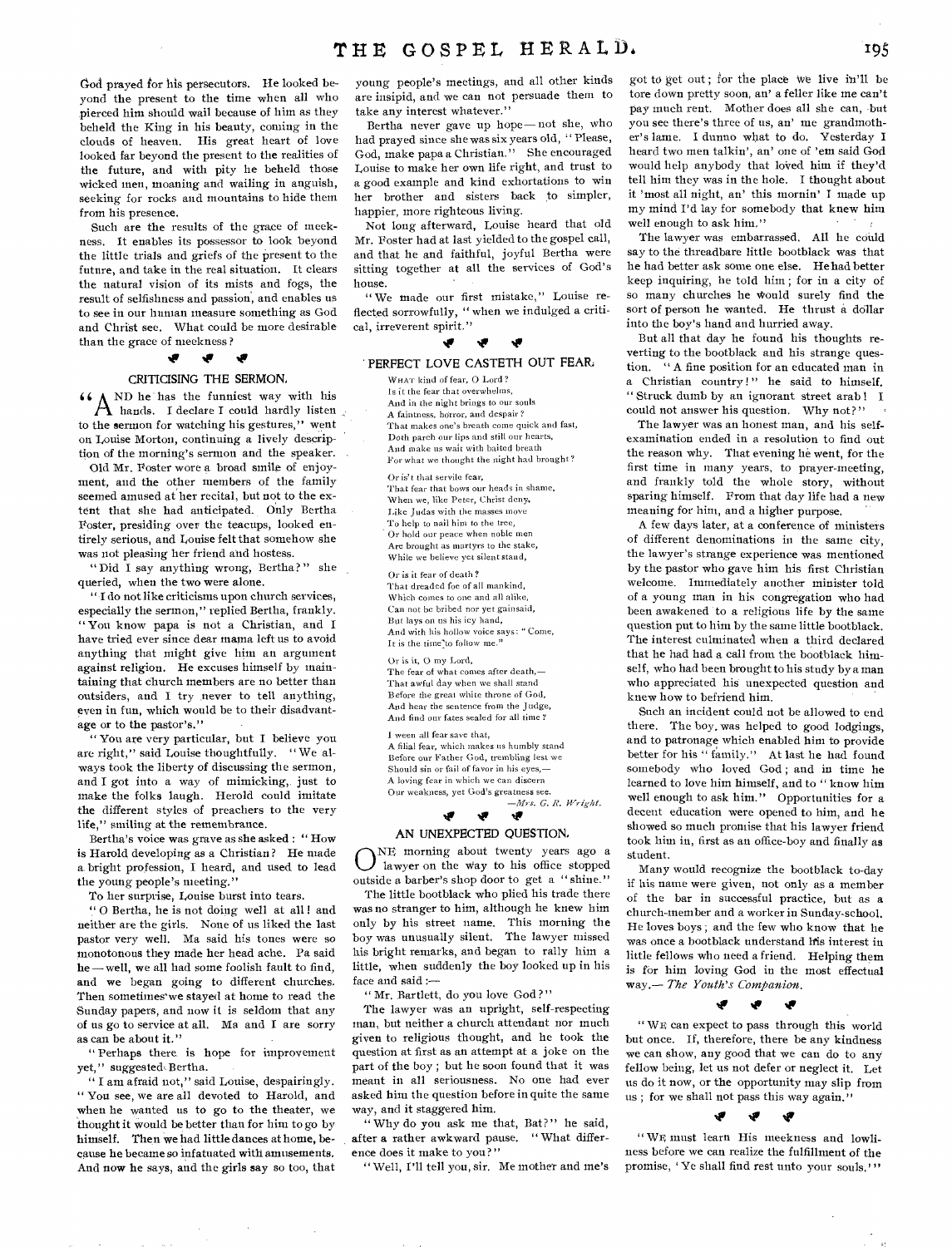

PUBLISHED BY THE **SOUTHERN PUBLISHING ASSOCIATION.**  *EDITOR C. P. BOLLMAN.* 

# **NASHVILLE, TENN., JUNE 25, 1902.**

# CHRIST AND THE OLD TESTAMENT,

A God the Father was the being who was FIXED belief is generally maintained that connected with all the work of Old Testament times, while it is his Son, Jesus Christ, who is the active agent in the New Testament dispensation. But this theory is not borne out by the Scripture record ; for in the Bible we find that both Father and Son have been intimately associated in all the plans pertaining to this world and the human race. We also find that while there was this union between Father and Son, it was Christ who really performed the work. The power to create and maintain the universe was placed in the hands of the Son.

#### THE CREATION.

" In the beginning was the Word, and the Word was with God, and the Word was God. The same was in the beginning with God. All things were made by him ; and without him was not anything made that was made."

" He was in the world, and the world was made by'him, and the world knew him not."

" And the Word was made flesh, and dwelt among us (and we beheld his glory as of the only begotten of the Father), full of grace and truth." John 1 : I —3, 10, 14.

The "Word" here spoken of refers to no other than Christ, for no other can fulfill the specifications of these verses.

He is called God in verse one. And we find that in the Bible every name of Deity applied to the Father is also applied to the Son.

The Father himself gives the name of God to Christ. " But unto the Son he saith, Thy throne,  $O God$ , is forever and ever." Heb.  $1:8$ . Isaiah, giving the names that apply to Christ,

are in earth, visible and invisible, whether they be thrones, or dominions, or principalities, or powers: all things were created by him, and for him: and he is before all things, and by him all things consist." Col.  $1:15-17$ .

### THE LEADER OF ISRAEL.

When God led Israel out of Egypt, he said :— " Behold, I send an Angel before thee, to keep thee in the way, and to bring thee into the place which I have prepared. Beware of him, and obey his voice, provoke him not ; for

he will not pardon your transgressions: for my name is in him." Ex. 23 : 20, 21.

" My name is in him." Only one being in the universe besides t h e Father bears the name of God, and that is his Son, Jesus Christ. Hence this Angel that accompanied Israel in their wanderings was no other than Christ, the Creator of all things.

So it was Christ in the pillar of cloud by day and

of fire by night. It was he who said to Moses, " My presence shall go with thee." Ex.  $33:14$ . And he was " that spiritual Rock that followed them."  $\top$  Cor. 10:  $1-4$ .

#### HE INSPIRED THE PROPHETS.

The apostle Peter, speaking of the great salvation which had come to the church through Jesus Christ, says that the prophets " inquired and searched diligently, who prophesied of the grace that should come unto you ; searching what, or what manner of time the Spirit of Christ



#### **MT. SINAI.**

says: "For unto us a child is born, unto us a Son is given : and the government shall be upon his shoulder: and his name shall be called Wonderful, Counselor, The Mighty God, The Everlasting Father, The Prince of Peace." Isa. 9 :6.

" The world was made by him," declares John. The apostle Paul says of him:—

" Who is the image of the invisible God, the firstborn of every creature : for by him were all things created, that are in heaven, and that



#### **DESERT OF SINAI.**

and listen to the sounds of the trumpet, 'exceeding loud,' echoing round all the mountains, preparing the way for . . . uttering the law; and then let us remember who was this Jehovah upon Sinai,— the Jehovah of the Jewish Church in the wilderness. The martyr Stephen tells us, just before his death, that the Angel which spake to Moses in Mount Sinai was none other than the Angel of the burning bush— the Angel of the Lord, who had said of himself, 'I am the God of thy fathers, the God of Abraham, the God of Isaac, and the God of Jacob,' before whom Moses 'trembled and durst not behold [Acts  $7:32$ ]; and also none other than the Saviour, the afterwards crucified Redeemer of the world, whose voice (says Paul, Heb. 12 : 26) then shook the earth : but now he hath promised, Yet once more I shake not the earth only, but also heaven.'

" Dear young friends, when you have thought of Jesus taking upon him the form of a servant, have you also thought of that Jesus as one and the same with the awful Jehovah of Sinai? "

To sum up, we find that Christ was Creator, the direct leader of Israel, the one who inspired the prophets, and the Lawgiver from Sinai. This gives us Christ as the great divine force of the Old and New Testaments. It gives us one plan of salvation, making it a unit from ,creation to redemption. It gives us a whole Bible, filled from Genesis to Revelation with the wonderful gospel of salvation through our Lord and Saviour Jesus Christ, for which we will praise him now and evermore. Amen.



J. E. W.

THERE is nothing like prayer for producing calm self-possession. When the dust of business so fills your room that it threatens to choke you, sprinkle it with the water of prayer, and then you can cleanse it out with comfort and expedition.— *Rev. James Stalker.* 

glory that should follow." I Peter I : IO, Hence we can see that it was Christ who gave us the Old Testament as well as the one who spoke through Peter, James, John, and Paul, the apostle-prophets of

the New Testa-

ment.

THE LAWGIVER. Stephen in his sermon to the Jews, just before

" This [Moses] is he, that was in the church in the wilderness with the Angel [Christ] which spake to him [Moses] in the Mount Sina, and with our fathers : who received the lively oracles [the law of God] to give unto us." Acts

Hence we find that it was Christ who was in the mount with Moses, who proclaimed the law

they put him to death, said :—

 $7:38.$ 

which was in them did signify, when it testified beforehand the sufferings of Christ, and the of ten commandments, and who wrote it with his own finger upon the tables of stone which were finally placed in the ark of the covenant in the most holy place of the earthly sanctuary.

Upon this subject we quote from a work entitled "The Book and Its Story," published in 1853 on the occasion of the jubilee of the British and Foreign Bible Society, as follows :

" While the people stood thus ' at the nether part of the mount,' let us imagine the effulgence reflected from the whole of the Arabian Desert,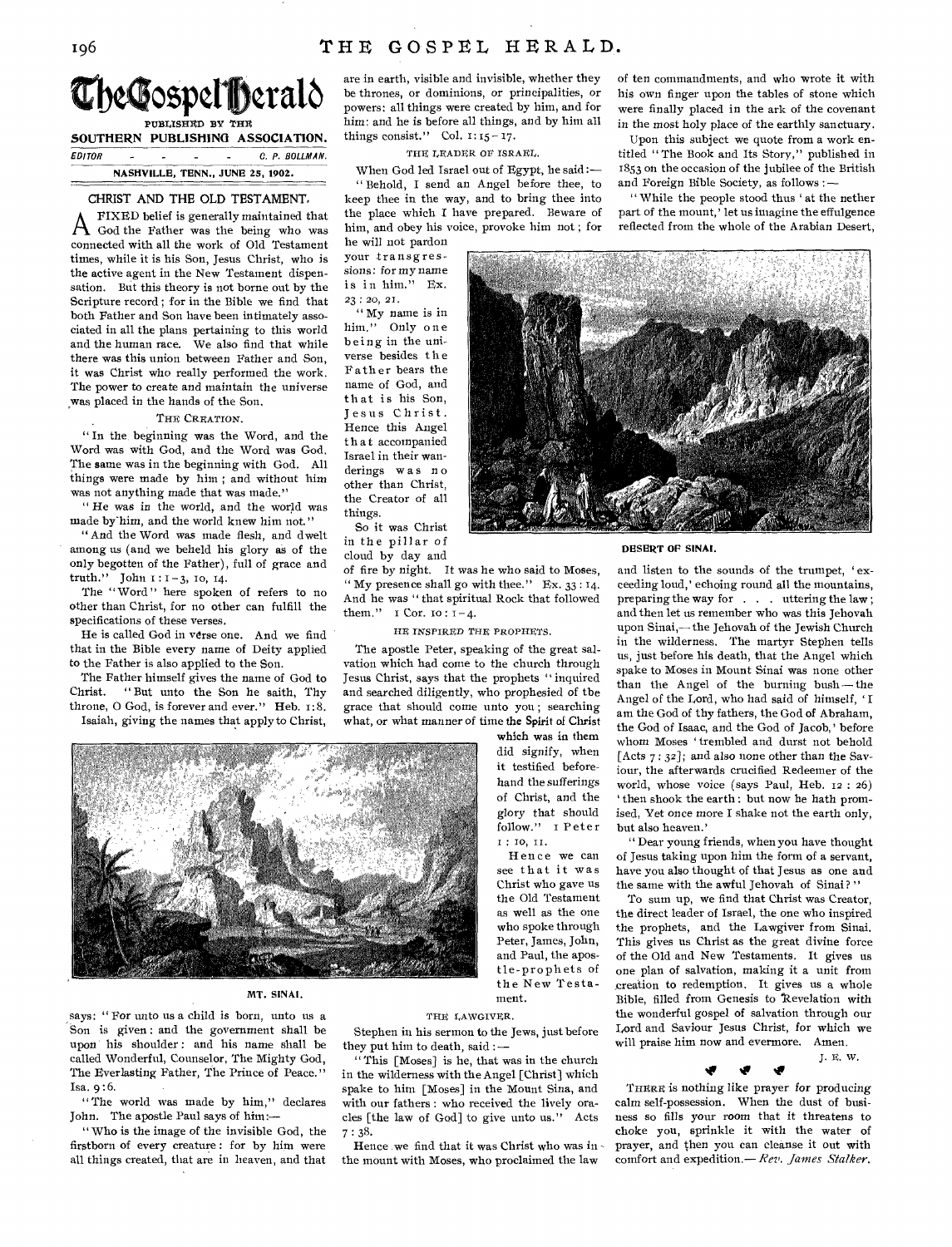

#### THE GOSPEL MESSAGE FOR ALL THE WORLD,

#### International Sabbath-School Quarterly. *July 5, 1902.*

THE time between the promises to Abraham (Gen.  $12:1-3$ ) and the birth of the Messiah is divided into three periods (Matt. I : 17), each one of which is marked off by experiences which are pivotal in the history of Israel. We have already given some study to the promises to Abraham and to David in our previous lessons, and we shall now deal with some of the circumstances which led up to the captivity in Babylon.

Special blessings were given to Israel (Rom. 9: 4) that they might minister them to all nations (Ps. 67 : r, 2). If they were faithful to their high privilege, they would rule over the nations (Deut.  $r_5$ : 5, 6). Unfaithfulness to their trust would make them subject fo the nations. Dent. 28 : 15, 37. This is the explanation of the varying experiences of victory and defeat in the history of God's people among the nations, and of their captivity in Babylon. The experience of Hezekiah will illustrate the principle. Brought face to face with death (Isa. 38: I), he turned to God with weeping (verse 3), and the gospel of life was declared to him by the prophet Isaiah (verses 4, 5). The sign of his salvation from death (verses 7, 8) was God's method of arousing Babylon to send to Jerusalem to inquire for the gospel of life. 2 Chron. 32 : 31 ; Isa. 39 : 1. But Hezekiah exalted himself instead of proclaiming the gift of God's life to him. Isa.  $39: 2-4$ . This failure to improve the opportunity to spread a knowledge of the God who manifests himself in flesh, made communion with Babylon a curse instead of a blessing  $(2 \text{Chron. } 32: 25)$ , and was the occasion of a direct prophecy of the captivity. Isa. 39 : 6, 7.

#### QUESTIONS.

1. Into how many periods is the time from Abraham to Christ divided by the divine historian? How long was each one? What events marked the beginning and the close of each?

2. What special privileges were granted to Israel?

3. What was God's purpose in thus letting special light shine upon his people ?

4. What result would follow when they acted in harmony with God's plan ?

5.' What would be the result of failure to receive and impart the light of truth?

6. What message was sent to Hezekiah in his sickness ?

7. What plea did he present to the Lord? What showed his earnestness?

8. What comforting response did the Lord make to him ? What new measure of life was granted unto him?

9. For what purpose was a sign promised unto him ?

to. What was the promised sign? Did it actually take place ?

I1, How was this sign regarded in Babylon ? Why would they be sure to regard such an astronomical marvel?

12. What did, the king of Babylon hear was connected with this sign?

13. What did he do as a consequence of hearing this news?

14. After what were the messengers from Babylon really inquiring? What did Hezekiah show them? In taking this course what did he really do ?

15. What inquiry did Isaiah then make of Hezekiah? What was the reply? What was Isaiah's next question? What was Hezekiah's answer?

16. What was the cause of Hezekiah's failure to teach the gospel of life to the men of Babylon? What was the consequence?

17. What prophecy was uttered concerning the treasures in Jerusalem? What would happen to some of the royal seed?<br> **V** 

#### THE GIVING OF THE MANNA, International Sunday-School Lesson for July 6. Ex. 16: 4=13.

GOLDEN TEXT: " Give us this day our daily bread." Matt. 6: is.

4 Then said the Lord unto Moses, Behold, i will rain bread from heaven for you ; and the people shall go out and gather a certain rate every day, that I may prove them, whether they will walk in my law, or no.

5 And it shall come to pass, that on the sixth day they shall prepare that which they bring in ; and it shall be twice as much as they gather daily.

6 And Moses and Aaron said unto all the children of Israel, At even, then ye shall know that the Lord bath brought you out from the land of Egypt :

7 And in the morning, then ye shall see the glory of the Lord ; for that he heareth your murmurings against the Lord : and what are we, that ye murmur against us?

8 And Moses said, This shall be, when the Lord shall give you in the evening flesh to eat, and in the morning bread to the full ; for that the Lord heareth your murmurings which ye murmur against him : and what are we? your murmurings are not against us, but against the Lord.

9 And Moses spake unto Aaron, Say unto all the congregation of the children of Israel, Come near before the Lord : for he bath heard your murmurings.

so And it came to pass, as Aaron spake unto the whole congregation of the children of Israel, that they looked toward the wilderness, and, behold, the glory of the Lord appeared in the cloud.

rx And the Lord spake unto Moses, saying,

**12** 1 have heard the murmurings of the children of Israel : speak unto them, saying. At even ye shall eat flesh, and in the morning ye shall be filled with bread ; and ye shall know that 1 am the Lord your God.

13 And it came to pass, that at even the quails came up, and covered the camp : and in the morning the dew lay round about the host.

r4 And when the dew that lay was gone up, behold, upon the face of the wilderness there lay a small round thing, as small as the hoar frost on *the* ground.

15 And when the children of Israel saw it, they said one to another, It is manna : for they wist not what it was. Moses said unto them, This is the bread which the Lord hath given youto eat.

GOD was not unmindful of the wants of<br>G Israel. He said to their leader, "I will OD was not unmindful of the wants of rain bread from heaven for you." And directions were given that the people gather a daily supply, with a double amount on the sixth day, that the sacred observance of the Sabbath might be maintained.

Moses assured the congregation that their wants were to be supplied: "The Lord shall give you in the evening flesh to eat, and in the morning bread to the full." And he added, " What are we? Your murmurings are not against us, but against the Lord." He further bade Aaron say to them, " Come near before the Lord ; for he hath heard your murmurings." While Aaron was speaking, " they looked toward the wilderness, and, behold, the glory of the Lord appeared in the cloud." A splendor such as they had never before witnessed, symbolized the divine presence. Through manifestations addressed to their senses, they were to obtain a knowledge of

God. They must be taught that the Most High, and not merely the man Moses, was their leader, that they might fear his name and obey his voice.

At nightfall the camp was surrounded by vast flocks of quails, enough to supply the entire company. In the morning there lay upon the surface of the ground "a small round thing, as small as the hoar frost." "It was like coriander seed, white." The people called it manna. Moses said, " This is the bread which the Lord hath given you to eat." The people gathered the manna, and found that there was an abundant supply for all. They " ground it in mills, or beat it in a mortar, and baked it in pans, and made cakes of it." " And the taste of it was like wafers made with honey." They were directed to gather daily an omer for every person ; and they were not to leave of it until the morning. Some attempted to keep a supply until the next day, but it was then found to be unfit for food. The provision for the day must be gathered in the morning ; for all that remained upon the ground was melted by the sun.

In the gathering of the manna it was found that some obtained more and some less than the stipulated amount; but "when they did mete it with an omer, he that gathered much had nothing over, and he that gathered little had no lack." An explanation of this scripture, as well as a practical lesson from it, is given by the apostle Paul in his second epistle to the Corinthians. He says, " I mean not that other men be eased, and ye burdened ; but by an equality, that now at this time your abundance may be a supply for their want, that their abundance also may be a supply for your want; that there may be equality; as it is written, He that had gathered much had nothing over ; and he that had gathered little had no lack."

On the sixth day the people gathered two omers for every person. The rulers hastened to acquaint Moses with what had been done. His answer was, " This is that which the Lord bath said, To-morrow is the rest of the holy Sabbath unto the Lord. Bake that which ye will bake to-day, and seethe that ye will seethe ; and that which remaineth over lay up for you to be kept until the morning." They did so, and found that it remained unchanged. And Moses said, " Eat that to-day ; for to-day is a Sabbath unto the Lord. To-day ye shall not find it in the field. Six days ye shall gather it ; but on the seventh day, which is the Sabbath, in it there shall be none."

God requires that his holy day be as sacredly observed now as in the time of Israel. The command given to the Hebrews should be regarded by all Christians as an injunction from Jehovah to them. The day before the Sabbath should be made a day of preparation, that everything may be in readiness for its sacred hours. In no case should our own business be allowed to encroach upon holy time. God has directed that the sick and suffering be cared for ; the labor required to make them comfortable is a work of mercy, and no violation of the Sabbath ; but all unnecessary work should be avoided. Many carelessly put off till the beginning of the Sabbath little things that might have been done on the day of preparation. This should not be. Work that is neglected until the beginning of the Sabbath should remain undone until it is past. This course might help the memory of these thoughtless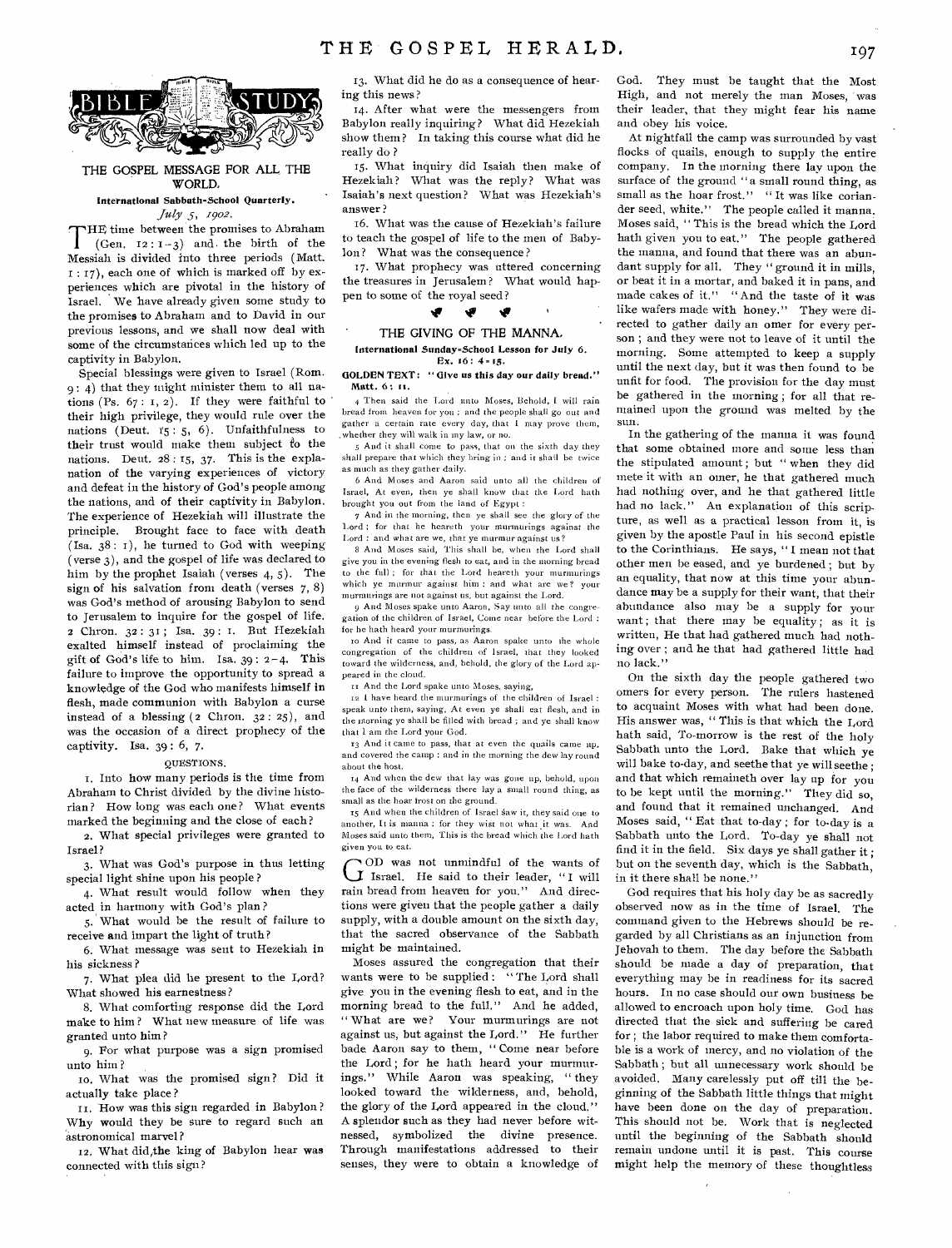ones, and make them careful to do their own work on the six working days.

Every week during their long sojourn in the wilderness, the Israelites witnessed a threefold miracle, designed to impress their minds with the sacredness of the Sabbath : a double quantity of manna fell on the sixth day, none on the seventh, and the portion needed for the Sabbath was preserved sweet and pure, when if any were kept over at any other time it became unfit for use.

In the circumstances connected with the giving of the manna, we have conclusive evidence that the Sabbath was not instituted, as many claim, when the law was given at Sinai. Before the Israelites came to Sinai they understood the Sabbath to be obligatory upon them. In being obliged to gather every Friday a double

portion of manna in preparation for the Sabbath, when none would fall, the sacred nature of the day of rest was continually impressed upon them. And when some of the people went out on the Sabbath to gather manna, the Lord asked, " How long refuse ye to keep my commandments and my laws?"

" The children of Israel did eat manna forty years, until they came to a land inhabited ; they did eat manna, until they came unto the borders of the land of Canaan." For forty years they were daily reminded by this miraculous provision, of God's unfailing care and tender love. In the words of the psalmist, God gave them " of the corn of heaven. Man did eat angels' food, —that is, food provided for them by the angels. Sustained by "the corn of heaven," they were daily taught that, having God's promise, they were as secure from want as if surrounded by fields of waving grain on the fertile plains of Canaan.

The manna, falling from heaven for the sustenance of Israel, was a type of Him who came from God to give life to the world. Said Jesus, " I am that bread of life. Your fathers did eat manna in the wilderness, and are dead. This is the bread which cometh down from heaven. . . . If any man eat of this bread, he shall live forever; and the bread that I will give is my flesh, which I will give for the life of the world." And among the promises of blessing to God's people in the future life it is written, " To him that overcometh will I give to eat of the hidden *manna."—Patriarchs and Prophets, PP. 29i-297.*  Nif le 4F

A GOOD minister of the gospel once said in an address to young people :-

" Live as long as you may, the first twenty years form the larger part of your life. They appear so when they are passing ; they seem so when we look back on them ; and they take up more room in our memory than all the years that come after them.

"Take good care of the first twenty years of your life. On the use which you make of them your happiness and usefulness in after years will very largely depend. See that they are spent in learning right habits and cultivating good tastes."

### A SALT SEA,

N the extreme southeastern part of California, I in the middle of the Colorado Desert, is a field of crystallized salt more than a thousand acres in extent. The following description of the field and the manner of working it is taken from an article by Arthur Inkersly in the *World's Work* for May. He says of its appearance : " Its surface is as white as snow, and when the sun is shining, its brilliancy is too dazzling for the eye.

" The field is constantly supplied by the many salt springs in the adjacent foot-hills, the waters from which drain into the basin, and rapidly evaporating, leave deposits of almost pure salt, The deposits, varying in thickness from ten to twenty inches, form a solid crust over the marsh."

beautiful effects oh the great white field **of**  gleaming salt."

# If IF I/ VOLCANOES OF THE EARTH,

THE terrible catastrophe of St. Pierre has<br>directed attention to other volcanoes, of HE terrible catastrophe of St. Pierre has which about 1,000 are known. Of these, 325 are now active. Those now quiescent are not all extinct ; any one of them may at any time renew an activity which, so far as known, is but suspended. Vesuvius was considered by the ancient world as extinct until the destruction of Pompeii. From 1306 to 1631 this vol-

centuries. The volcanoes of Iceland are in perpetual activity. Etna, Vesuvius, and Stromboli are now • intermittently active. The volcanoes of Spain

cano was again quiescent — a period of three



From *World's Work*, by permission. **THE SALT SEA.** 

To secure the harvest, the field is plowed with a salt-plow, " throwing up the crust in parallel ridges on either side, and bringing to view a seepage from the salt springs that underlie it. About seven hundred tons are plowed up in a day. Laborers then work the salt with hoes to and fro in the water to remove the earthy particles, and when this is done, they stack up the washed salt in conical mounds to be taken later to the mill."

" At present only about ten acres of the great field are worked, as a new crust forms almost immediately after the plow has passed on."

After the salt has drained, it is loaded on trucks and taken to the mills at Salton, where it is ground, sifted, and packed for shipping. The salt is of the best quality, but much of it is sold for commercial purposes in its unrefined condition, under the name of " hide-salt."

The laborers employed are Indians or Japanese, " because no white man could work long in the extreme heat. For several weeks together the thermometer averages 140°, and the sun reflected from the dazzling white fields produces a glare like that of an electrical furnace."

"Under certain atmospheric conditions appear above the salt field mirages of broad, flowering fields and towering cities. Moonlight, too, often produces weird and singularly

were very active in the province of Murcia in 1819. The Azores, the Canaries, the Cape de Verde Islands, Isle de Bourbon, the Philippines, Java, Japan, Hawaii, Mexico, Central America, Ecuador, and other states along the Andes, and Terra del Fuego, are countries containing volcanoes perpetually active. The Azores and the Hawaiian Islands are, in fact, nothing but volcanoes rising from the sea. Alaska contains several active volcanoes, and the Northwestern States of the Pacific include mountains that have become quiescent in very recent times. A glance at a map of the world on which the volcanoes are marked will give a vivid idea of their distribution.

Quiescent volcanoes that are becoming active usually give warning by earthquakes. This was not the case in Martinique, however. The crater begins by pouring out huge volumes of smoke composed of gases and steam, and then come volcanic ashes, pumice, and every now and then volleys of incandescent porous stones. Globular masses of white-hot lava are thrown out in spiral-like forms, accompanied by explosive sounds. Through the clouds above the crater lightning flashes, and the clouds themselves are illuminated by the glare of the lava beneath. The lava itself may be thrown out by explosions, or it may open ways through huge fissures in the side of the mountain. In very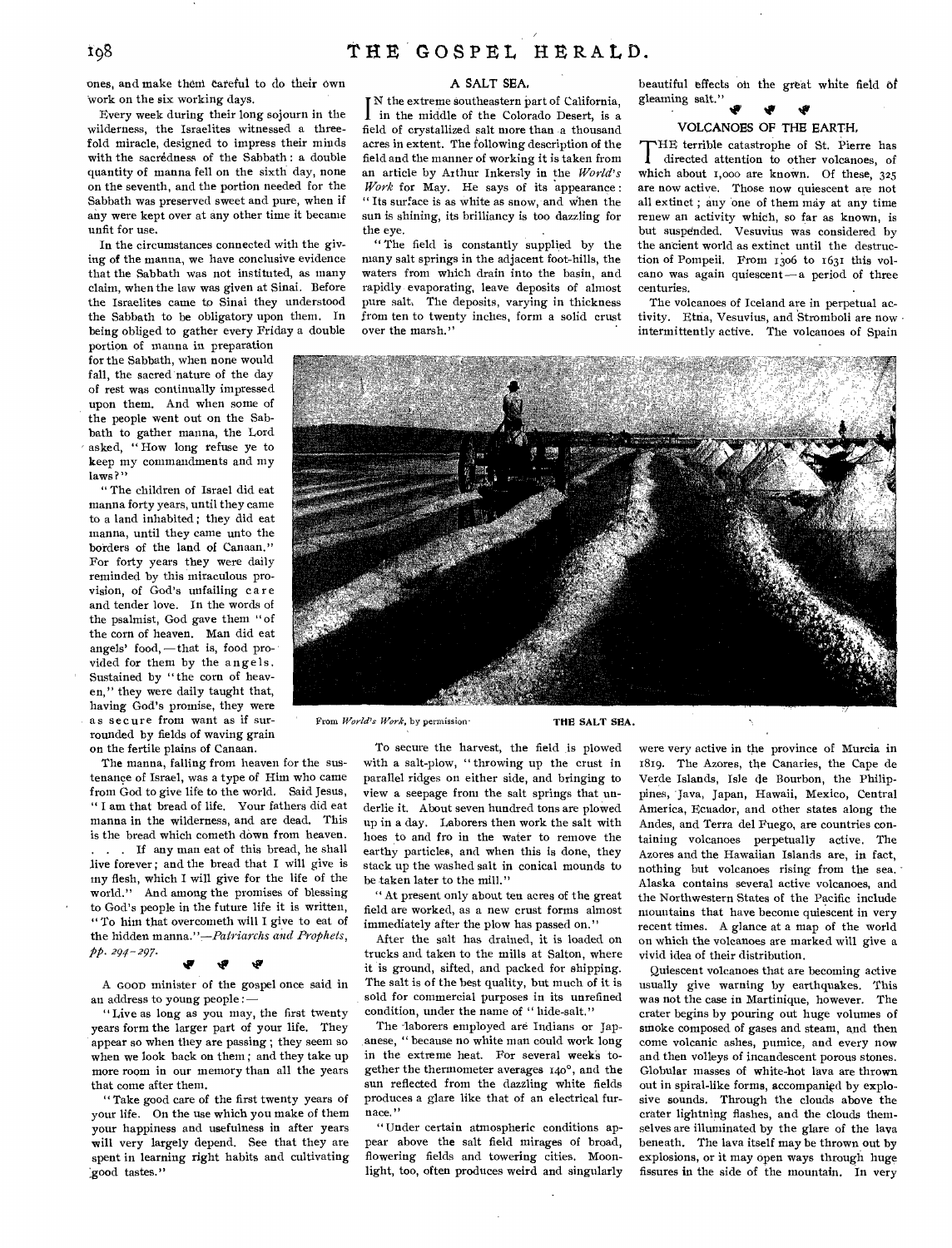violent eruptions the whole head of the mountain may be blown off, or the mountain may be riven apart, as at Krakatoa.

The volcanic ashes are sent out in vast quantities, and, being light, are carried to great distances. The ashes of Vesuvius have fallen in Constantinople. The ashes from St. Vincent in 1812 darkened the whole sky at Barbados ; those from Sumbawa in 1815 were carried 700 to 800 miles in large quantities. The ashes from Krakatoa in 1888 filled the upper air, and produced the red sunsets of that year, which continued for months.

The gaseous products of a volcano are deadly. In Java the neighborhood of an active crater has been found covered with the dead bodies of wild animals—tigers, deer, and the like. It was, no doubt, waves of noxious gas that killed thousands at St. Pierre. Some faint idea of the energy of volcanic forces may be had by considering the pressures necessary merely to maintain a column of lava at the level of the summit of a high mountain. Teneriffe is over two miles in height. A pressure of about 1,000 atmospheres, is necessary to make the lava flow from its crater. The Martinique volcano was 4,50o feet high, and the pressure was, at the minimum, 40o atmospheres.— *The Chrislian Work.* 



LITTLE THINGS,

WHEN God makes a lovely thing, The fairest and completest, He makes it little, don't you know, For little things are sweetest.

Little birds and little flowers. Little diamonds, little pearls; But the dearest things on earth Arc the little boys and girls.

# JUDY'S LIGHT,

Nay tr

*-Selected.* 

JUDY had been to school that day for the first time. And now she was reading her A's and B's, while big brother Ned sat near, UDY had been to school that day for the first time. And now she was reading her studying his Greek and Latin. Judy was having a beautiful time ; she " felt," as she told Ned, " such a lovely, grown-up feeling."

Presently her mother's voice called to her: " Judy, come take care of the baby for me for a while, won't you? That's a nice little lady."

Judy's face, which bad been so smiling a minute before, was now black with frowns.

" Oh, dear !" she grumbled, "I don't want to. I'm always having to be a nice lady. I'm too busy this afternoon."

Then suddenly she changed her mind. "Oh, no, I'm not I I forgot. I suppose I can do my letters when the baby's asleep." And she jumped down from the table and bustled off upstairs in a hurry.

Ned looked after her with surprise.

" Why, it didn't take her long to think twice ! I wonder what the second thought was?"

Everything was quiet for a while ; but pretty soon another voice called down the stairs : " Ned, couldn't you take this letter to the postoffice? None of the rest of us can go very well."

Ned looked up from his books with a frown almost as dark as Judy's, and answered,

"Neither can I go very well. Why can't they leave a fellow in peace? This Greek is as hard as rocks."

His *eye* fell on Judy's slate, and his brow cleared as if by magic.

" Oh, well, all right. It won't take but ten minutes ; I'll go."

After supper Ned said to Judy : " Tell me a secret, will you?"

"What?" asked Judy always interested in a secret.

" This afternoon, when mother asked you to take care of the baby, why weren't you cross about it?"  $\hspace{0.02cm}$ 

" I was at first, because I forgot."

 $\lq\lq$  What did you forget?"

" Why, about being a good girl, and doing unto others by the Golden Rule, don't you know ? "

" I see. And let me tell you something, my small sister. It was a fine thing that you let your light shine ; for if you had forgotten to be a good girl this afternoon, I'm afraid that I should not have remembered to be a good boy." *—The Mayflower.* 

#### **N? I?**

#### " TELEGRAPH TO JESUS,"

SEVERAL years ago I was traveling on a<br>train in the West. Among the passengers EVERAL, years ago I was traveling on a in our car was a young mother traveling alone with her first baby. There was also a fashionably dressed lady with two children, the elder a boy of about twelve years, and the younger a rolicking little chap of four. The latter was so cute and merry and restless that he attracted universal attention.

At noon our train stopped at a station for dinner, and all of the passengers left the car except those of us who had lunch with us.

A few minutes later the conductor came through and ordered us to move to the car forward, as the train was to be broken into sections. After some switching about, our train was made up, and the bell began to ring as a signal to the absent passengers.

All at once we were startled by a loud scream, and turned to see the young mother rushing frantically through the car, followed by the conductor and brakeman. She had left her sleeping baby and luggage in the car we had formerly occupied, and had foolishly gone away to dinner without asking any one to watch over the child. Consequently, in the hurried change of cars it had been unnoticed, and now car and baby were gone. Our train was held while trainmen and passengers hurried about, searching for the lost child. Several trains had pulled out of the station, and the chances were that the missing car had been attached to one of them.

All of us were much excited, none more so than the little four-year-old boy, who danced about and asked innumerable questions of every one. He was standing up in one of the foremost seats of the car, his cheeks flushed, and his eyes shining with excitement. In an interval of silence his clear baby voice floated down the car: " Why don't they telegraph to Jesus? Why don't they telegraph to Jesus? That's what I'd do if that was my baby."

Tears started from many eyes at these words of childish wisdom. His faith had turned to the sure Source of help and deliverance ; and I do not doubt that many " telegrams " went up at once from that crowded car.

In a few minutes the baby was found and

delivered to its mother, the trainmen returned to their post, and our journey was resumed. But the " seed sown by the wayside" by a baby's hand had surely " sprung up and brought forth fruit" in more than one heart.

Truly " a little child shall lead them " into paths of peace and trust and safety.—The *Ram's Horn,* 



PRESIDENT ROOSEVELT has sent a special message to Congress, urging reciprocity for Cuba.

RETURNS from the recent elections in Belgium show that the Clericals have a majority of twenty-four in the Chamber of Deputies.

CHOLERA is increasing among American soldiers in the Philippines. More than eighty deaths have occurred within a few weeks.

IT is announced that Mr. Edison has invented a new storage battery weighing only 332 pounds and capable of propelling an ordinary two-horse carriage seventy-five miles over roads having grades as high as twelve per cent. A twelve per cent grade means a rise of twelve feet in traveling one hundred feet.

A PROMINENT New York paper strongly intimates that the Reform Administration of that city has done nothing to improve political conditions aside from changing the chief of police. Even in that but little has been gained, as a corrupt man was displaced by a weak one. Gambling, prostitution, and blackmail flourish as of yore.

THE coal strike is threatening to assume vast proportions. A national convention of all the miners in the country has been called for July 17 by President Mitchell, " to consider the advisability of inaugurating a national suspension of work." If the coal batons maintain their resistance, it is thought all the coal mines, both hard and soft, will have to suspend, and as a consequence all the industries of the land will be tied up. It is hardly possible to imagine the hardship that would result.

A NEW YORK paper says that " the Tuberculosis Congress which closed its sessions in this city last week has been beyond precedent helpful in practical hints suitable to the layman's understanding. It is well to know that consumption is not properly hereditary and not even easily communicable to persons taking proper precautions ; that its allies are intemperance, insufficient clothing, dampness, filth, overcrowding, improper food ; that its foes are fresh air, unlimited sunshine, good food, sanitary surroundings. These things are for individual consideration. The appeal of various speakers for more parks and playgrounds, for better homes for the poor and for hospitals where light cases may be cured and hopeless ones prevented from endangering the comtnunity, should appeal to lawmakers and philanthropists. Much has been done, but much more remains to be done before ' the white plague' is reduced to narrow and proper proportions,"